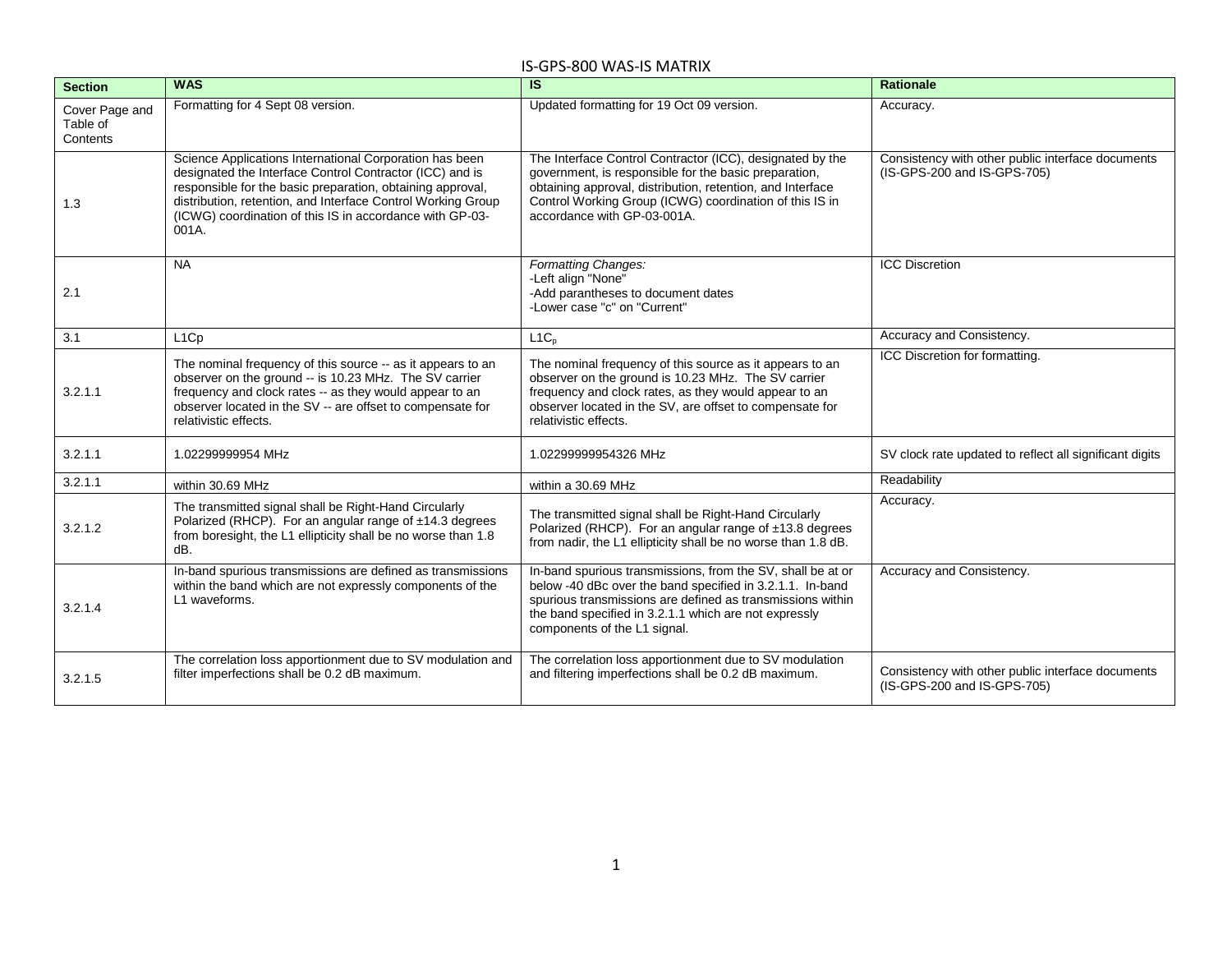| <b>Section</b> | <b>WAS</b>                                                                                                                                                                                                                                                                                                                                                                                                                                                                                                                                                                                                                                                                                                                                                                                                                                                                                                                                                           | $\overline{\mathbf{s}}$                                                                                                                                                                                                                                                                                                                                                                                                                                                                                                                                                                                                                                                                                                                                                                                         | <b>Rationale</b>                                                                                                                                                                                |
|----------------|----------------------------------------------------------------------------------------------------------------------------------------------------------------------------------------------------------------------------------------------------------------------------------------------------------------------------------------------------------------------------------------------------------------------------------------------------------------------------------------------------------------------------------------------------------------------------------------------------------------------------------------------------------------------------------------------------------------------------------------------------------------------------------------------------------------------------------------------------------------------------------------------------------------------------------------------------------------------|-----------------------------------------------------------------------------------------------------------------------------------------------------------------------------------------------------------------------------------------------------------------------------------------------------------------------------------------------------------------------------------------------------------------------------------------------------------------------------------------------------------------------------------------------------------------------------------------------------------------------------------------------------------------------------------------------------------------------------------------------------------------------------------------------------------------|-------------------------------------------------------------------------------------------------------------------------------------------------------------------------------------------------|
| 3.2.1.6        | 3.2.1.6 Signal Component Phase Relationship (TBD)<br>[Note: one of the following four alternative paragraphs will be<br>selected once the GPS Block IIIA design is defined. Each of<br>these alternatives defines a different phase relationship<br>information between the two L1C components, as well as the<br>relative phase relationship between L1CP and L1 C/A signal<br>(reference IS-GPS-200). These phase relationships will be<br>fixed and the phase relationship will be finalized once the<br>Block IIIA SV design is selected 1                                                                                                                                                                                                                                                                                                                                                                                                                       | 3.2.1.6 Signal Component Phasing<br>3.2.1.6.1 Phase Relationship<br>Carriers of the two L1C components defined in Section 3.1<br>shall be in the same phase within ±100 milliradians.<br>Carriers of the two L1C components shall be in the same<br>phase (within $\pm 100$ milliradians) as the P(Y)-code carrier.<br>See IS-GPS-200 for phase relationships to other L1 signals.<br>3.2.1.6.2 Phase Continuity while a satellite is broadcasting<br>standard L1CP code and standard L1CD code signals with<br>data which indicates L1C signal health is OK, the CS/SS will<br>not command an operation causing an intentional phase<br>discontinuity. This does not apply to phase discontinuities<br>caused by signal modulation, and phase discontinuities are<br>subject to the requirements of 3.2.1.6.1. | Most precision GPS positioning, velocity<br>determination and timing systems as well as<br>applications using carrier phase require phase<br>continuity. Modified by Karl Kovach and Tom Nagle. |
|                | [Alternative 1. Carriers of the two L1C components defined in<br>Section 3.1 shall be in phase quadrature within ±100<br>milliradians. The L1CP signal carrier shall lag the L1CD<br>carrier by 90 degrees, so that L1CP carrier phase is the<br>same (within ±100 milliradians) as C/A-code carrier phase,<br>and L1CD carrier phase is the same (within ±100<br>milliradians) as P(Y)-code carrier phase. Referring to the<br>phase of the L1CD carrier when L1CDi(t) equals zero as the<br>"zero phase angle", the L1CD and L1CP values shall control<br>the respective signal phases in the following manner: when<br>L1CDi(t) equals one, a 180-degree phase reversal of the<br>L1CD-carrier occurs; when L1CPi(t) equals one, the L1CP<br>carrier advances 90 degrees; when the L1CPi(t) equals zero,<br>the L1CP carrier shall be retarded 90 degrees (such that<br>when L1CPi(t) changes state, a 180-degree phase reversal<br>of the L1CP carrier occurs).] |                                                                                                                                                                                                                                                                                                                                                                                                                                                                                                                                                                                                                                                                                                                                                                                                                 |                                                                                                                                                                                                 |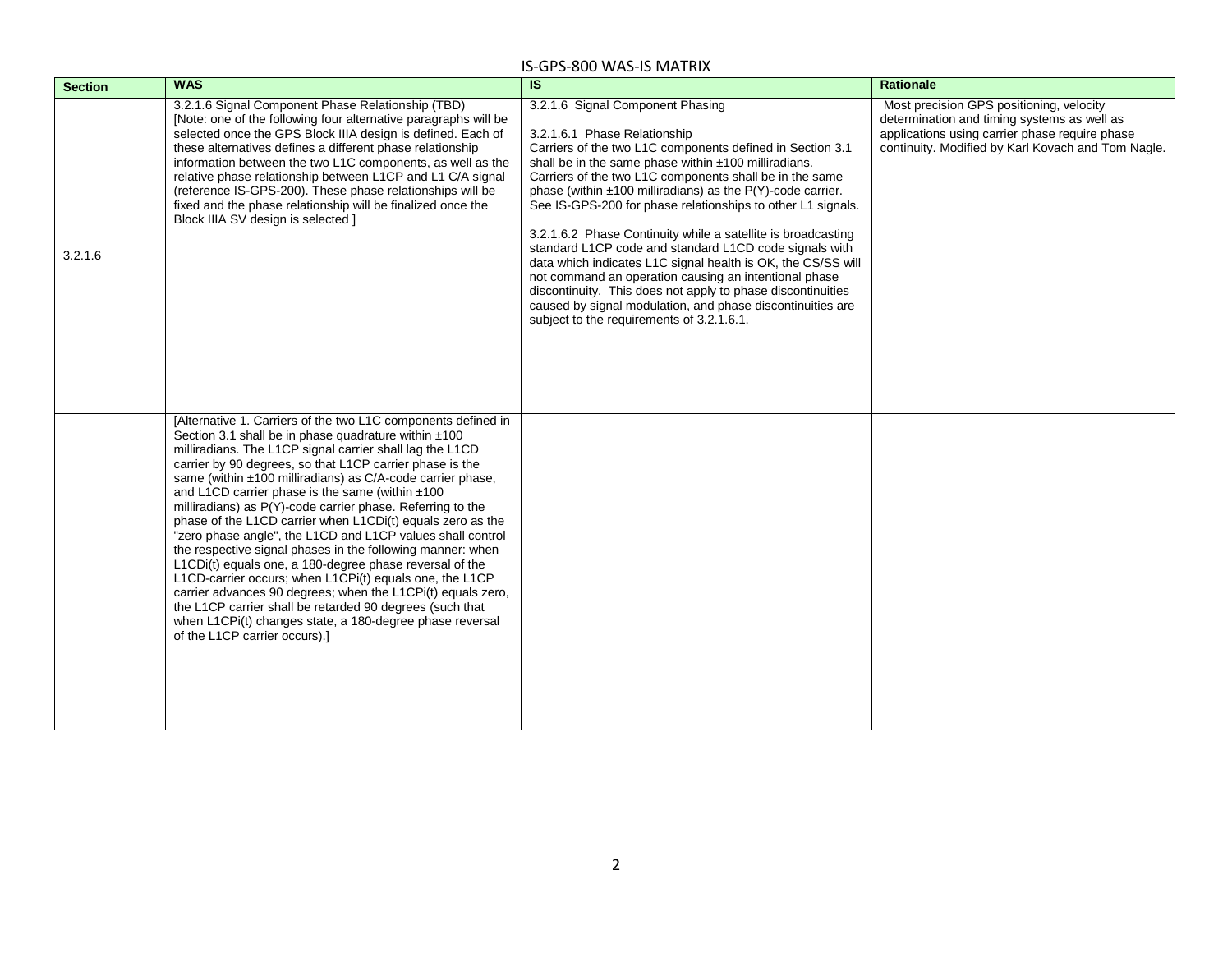| <b>Section</b> | <b>WAS</b>                                                                                                                                                                                                                                                                                                                                                                                                                                                                                                                                                                                                                                                                                                                                                                                                                                                                                                                                                                | $\overline{\mathsf{s}}$ | <b>Rationale</b> |
|----------------|---------------------------------------------------------------------------------------------------------------------------------------------------------------------------------------------------------------------------------------------------------------------------------------------------------------------------------------------------------------------------------------------------------------------------------------------------------------------------------------------------------------------------------------------------------------------------------------------------------------------------------------------------------------------------------------------------------------------------------------------------------------------------------------------------------------------------------------------------------------------------------------------------------------------------------------------------------------------------|-------------------------|------------------|
|                | [Alternative 2. Carriers of the two L1C components defined in<br>Section 3.1 shall be in phase quadrature within ±100<br>milliradians. The L1CD signal carrier shall lag the L1CP<br>carrier by 90 degrees, so that L1CD carrier phase is the<br>same (within ±100 milliradians) as C/A-code carrier phase,<br>and L1CP carrier phase is the same (within $\pm$ 100 milliradians)<br>as P(Y)-code carrier phase. Referring to the phase of the<br>L1CP carrier when L1CPi(t) equals zero as the "zero phase<br>angle", the L1CD and L1CP values shall control the<br>respective signal phases in the following manner: when<br>L1CPi(t) equals one, a 180-degree phase reversal of the<br>L1CP-carrier occurs; when L1CDi(t) equals one, the L1CD<br>carrier advances 90 degrees; when the L1CDi(t) equals zero,<br>the L1CD carrier shall be retarded 90 degrees (such that<br>when L1CDi(t) changes state, a 180-degree phase reversal<br>of the L1CD carrier occurs).] |                         |                  |
|                | [Alternative 3. Carriers of the two L1C components defined in<br>Section 3.1 shall be in the same phase within $±100$<br>milliradians, with the same carrier phase (within $±100$<br>milliradians) as C/A-code carrier phase. Referring to the<br>phase of the L1CP and L1CD carrier when L1CPi(t) equals<br>zero as the "zero phase angle", the L1CD and L1CP values<br>shall control the respective signal phases in the following<br>manner: when L1CPi(t) Å L1CDi(t) equals one (where Å<br>indicates exclusive or) a 180-degree phase reversal of the<br>L1CP and L1CD carrier occurs; when L1CPi(t) Å L1CDi(t)<br>equals zero the L1CP and L1CD carrier phase is not<br>changed.]                                                                                                                                                                                                                                                                                   |                         |                  |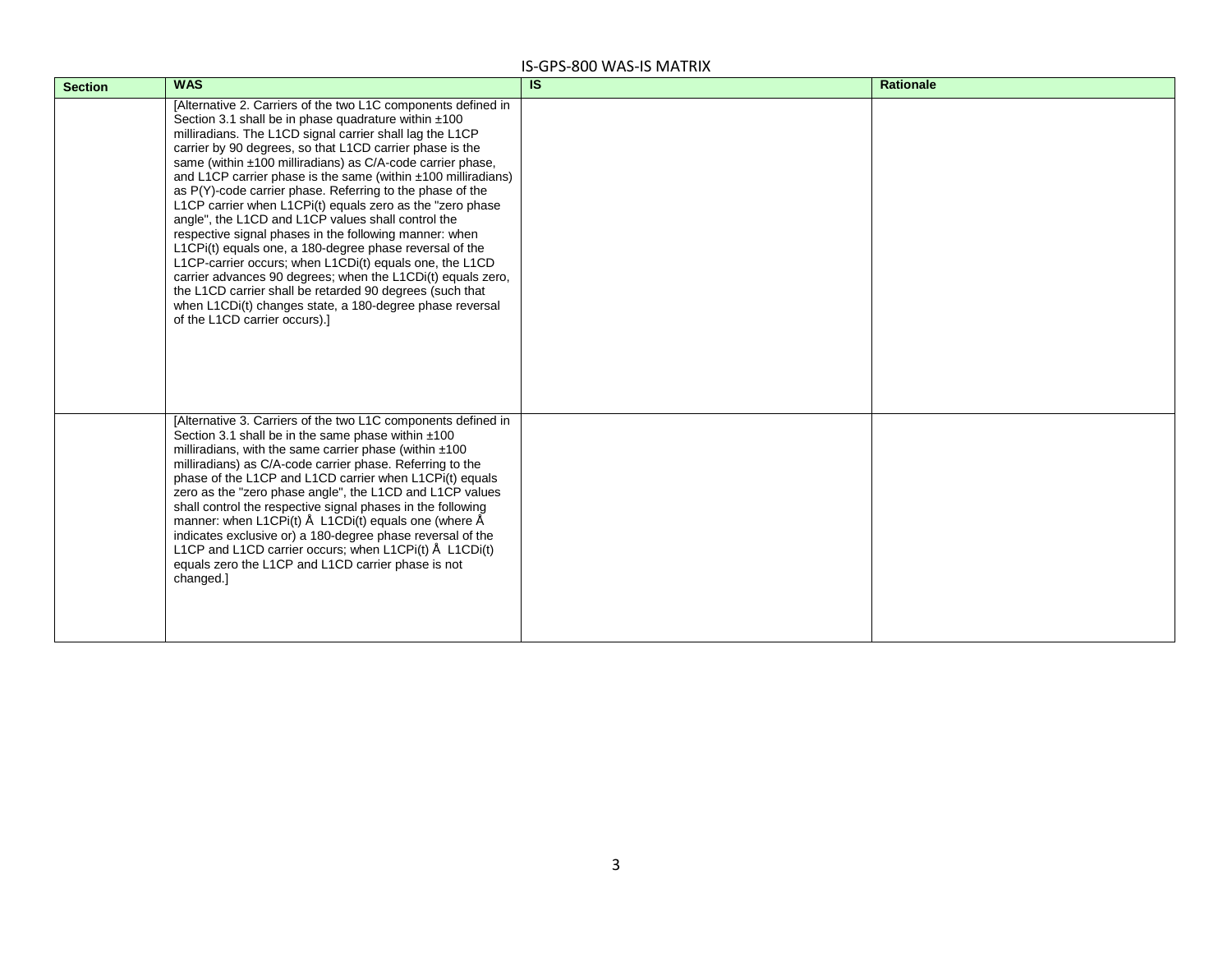| <b>Section</b> | <b>WAS</b>                                                                                                                                                                                                                                                                                                                                                                                                                                                                                                                                                                                                                                                                            | <b>IS</b>                                                                                                                                                                                                                                                                                                                                                                                                                                                                                                                                                                                                                                                                                                                                                          | <b>Rationale</b>                                                                                                                                                                                                                                       |
|----------------|---------------------------------------------------------------------------------------------------------------------------------------------------------------------------------------------------------------------------------------------------------------------------------------------------------------------------------------------------------------------------------------------------------------------------------------------------------------------------------------------------------------------------------------------------------------------------------------------------------------------------------------------------------------------------------------|--------------------------------------------------------------------------------------------------------------------------------------------------------------------------------------------------------------------------------------------------------------------------------------------------------------------------------------------------------------------------------------------------------------------------------------------------------------------------------------------------------------------------------------------------------------------------------------------------------------------------------------------------------------------------------------------------------------------------------------------------------------------|--------------------------------------------------------------------------------------------------------------------------------------------------------------------------------------------------------------------------------------------------------|
|                | [Alternative 4. Carriers of the two L1C components defined in<br>Section 3.1 shall be in the same phase within ±100<br>milliradians, with the same carrier phase (within $±100$<br>milliradians) of P(Y)-code carrier phase. Referring to the<br>phase of the L1CP and L1CD carrier when L1CPi(t) equals<br>zero as the "zero phase angle", the L1CD and L1CP values<br>shall control the respective signal phases in the following<br>manner: when L1CPi(t) Å L1CDi(t) equals one (where Å<br>indicates exclusive or) a 180-degree phase reversal of the<br>L1CP and L1CD carrier occurs; when L1CPi(t) Å L1CDi(t)<br>equals zero the L1CP and L1CD carrier phase is not<br>changed] |                                                                                                                                                                                                                                                                                                                                                                                                                                                                                                                                                                                                                                                                                                                                                                    |                                                                                                                                                                                                                                                        |
| 3.2.1.7.1      | All transmitted signals for a particular SV shall be coherently<br>derived from the same on-board frequency standard. The<br>L1C signal shall be clocked coherently with the P-code signal<br>transitions. On the L1 channel, the chip transitions of the two<br>modulating signals (i.e., L1CD/L1CP) shall be such that the<br>average time difference between the transitions shall not<br>exceed 10 nanoseconds 95% of the time for signal<br>measurement periods of between 20 microseconds and 1<br>minute                                                                                                                                                                       | All transmitted signals for a particular SV shall be coherently<br>derived from the same on-board frequency standard. On<br>the L1 carrier, the chip transitions of the two modulating<br>signals, L1Cd and L1Cp, shall be such that the average time<br>difference between them, and between each and the<br>transitions of L1P(Y), do not exceed 10 nanoseconds. The<br>variable time difference shall not exceed 1 nanosecond<br>(95% probability), when including consideration of the<br>temperature and antenna effect changes during a vehicle<br>orbital revolution. Corrections for the bias components of the<br>time difference are provided to the US in the CNAV-2<br>message using parameters designated as ISCs (reference<br>paragraph 3.5.3.9.1). | The L1CP-code and the L1CD-code can be<br>synchronized with the same flip-flop<br>register/registers connecting to the same clock<br>driver line. With today technology, less than 10 ns<br>(two-sigma) is readily achievable. Modified by<br>Soon Yi. |
| 3.2.1.7.2      | The duration of the "+1 polarity" portions of the BOC $(1, 1)$<br>code shall equal the duration of the "-1 polarity" portions of<br>the BOC (1, 1) code within 1 nanosecond as measured at the<br>zero crossing point.<br>The duration of the "+1 polarity" portions of the BOC $(6, 1)$<br>code shall equal the duration of the "-1 polarity" portions of<br>the BOC (6, 1) code within 1 nanosecond as measured at the<br>zero crossing point.                                                                                                                                                                                                                                      | The duration of the "+1 polarity" portions of the BOC $(1, 1)$<br>code shall equal the duration of the "-1 polarity" portions of<br>the BOC (1, 1) code within 5 nanoseconds as measured at<br>the zero crossing point.<br>The duration of the "+1 polarity" portions of the BOC $(6, 1)$<br>code shall equal the duration of the "-1 polarity" portions of<br>the BOC (6, 1) code within 5 nanoseconds as measured at<br>the zero crossing point.                                                                                                                                                                                                                                                                                                                 | LM design driving.                                                                                                                                                                                                                                     |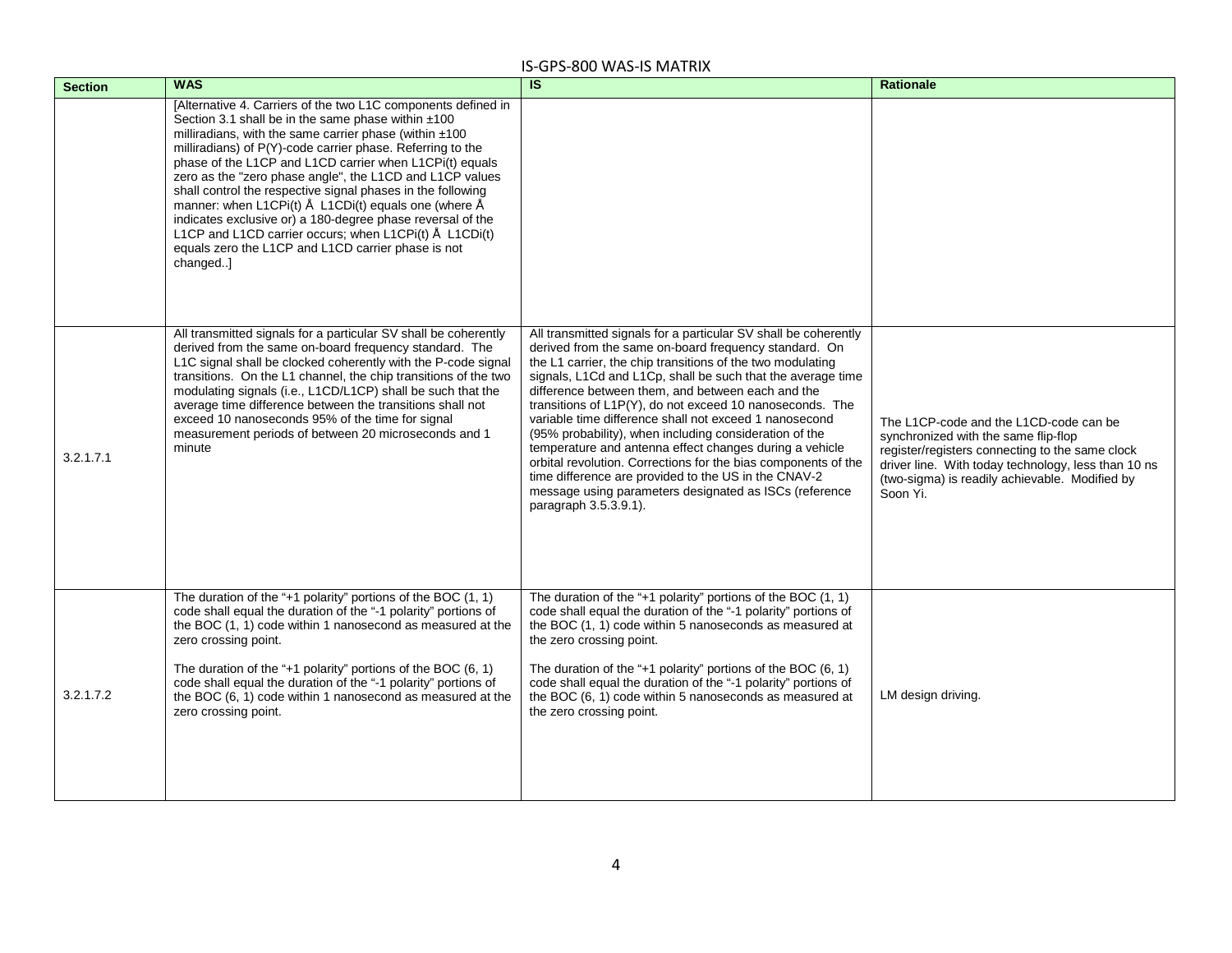| <b>Section</b> | <b>WAS</b>                                                                                                                                                                                                                                                                                                                                                                                                                                                                                                                                                                                                                                                                                                                                                                                                                                             | IS.                                                                                                                                                                                          | <b>Rationale</b>                                              |
|----------------|--------------------------------------------------------------------------------------------------------------------------------------------------------------------------------------------------------------------------------------------------------------------------------------------------------------------------------------------------------------------------------------------------------------------------------------------------------------------------------------------------------------------------------------------------------------------------------------------------------------------------------------------------------------------------------------------------------------------------------------------------------------------------------------------------------------------------------------------------------|----------------------------------------------------------------------------------------------------------------------------------------------------------------------------------------------|---------------------------------------------------------------|
| 3.2.1.8.1      | The effective uncertainty of the group delay shall not exceed<br>1.0 nanoseconds (two sigma). The uncertainty requirement<br>shall be valid for signal measurement/averaging times of 10<br>milliseconds to 1 day.                                                                                                                                                                                                                                                                                                                                                                                                                                                                                                                                                                                                                                     | The effective uncertainty of the group delay shall not exceed<br>1.5 nanoseconds (95% probability).                                                                                          | LM design driving.                                            |
| 3.2.1.8.2      | The reference for group delay differential for GPS signals is<br>the L1 P(Y) signal. The group delay differential between the<br>radiated signals (i.e. L1 P(Y) and L1CD; L1 P(Y) and L1CP)<br>is specified as consisting of random plus bias components.<br>The mean differential is defined as the bias component and<br>will be either positive or negative. For a given navigation<br>payload configuration, the absolute value of the mean<br>differential delay shall not exceed 15.0 nanoseconds. The<br>random variations about the mean shall not exceed 1.0<br>nanoseconds (two sigma). The random variation<br>requirement shall be valid for signal measurement/averaging<br>times of 10 milliseconds to 1 day. Corrections for the bias<br>components of the group delay differential are provided to<br>users in the navigation message. | Not applicable. See Sections 3.2.1.7.1 (Signal Coherence)<br>and 3.5.3.9.1 (Inter-Signal Group Delay Differential<br>Correction).                                                            | NA for IS-GPS-800 since it only covers one signal,<br>$L1C$ . |
| 3.2.1.8.3      | <b>NA</b>                                                                                                                                                                                                                                                                                                                                                                                                                                                                                                                                                                                                                                                                                                                                                                                                                                              | 3.2.1.8.3 Space Service Volume Group Delay Differential<br>Not applicable. See Sections 3.2.1.7.1 (Signal Coherence)<br>and 3.5.3.9.1 (Inter-Signal Group Delay Differential<br>Correction). | NA for IS-GPS-800 since it only covers one signal,<br>$L1C$ . |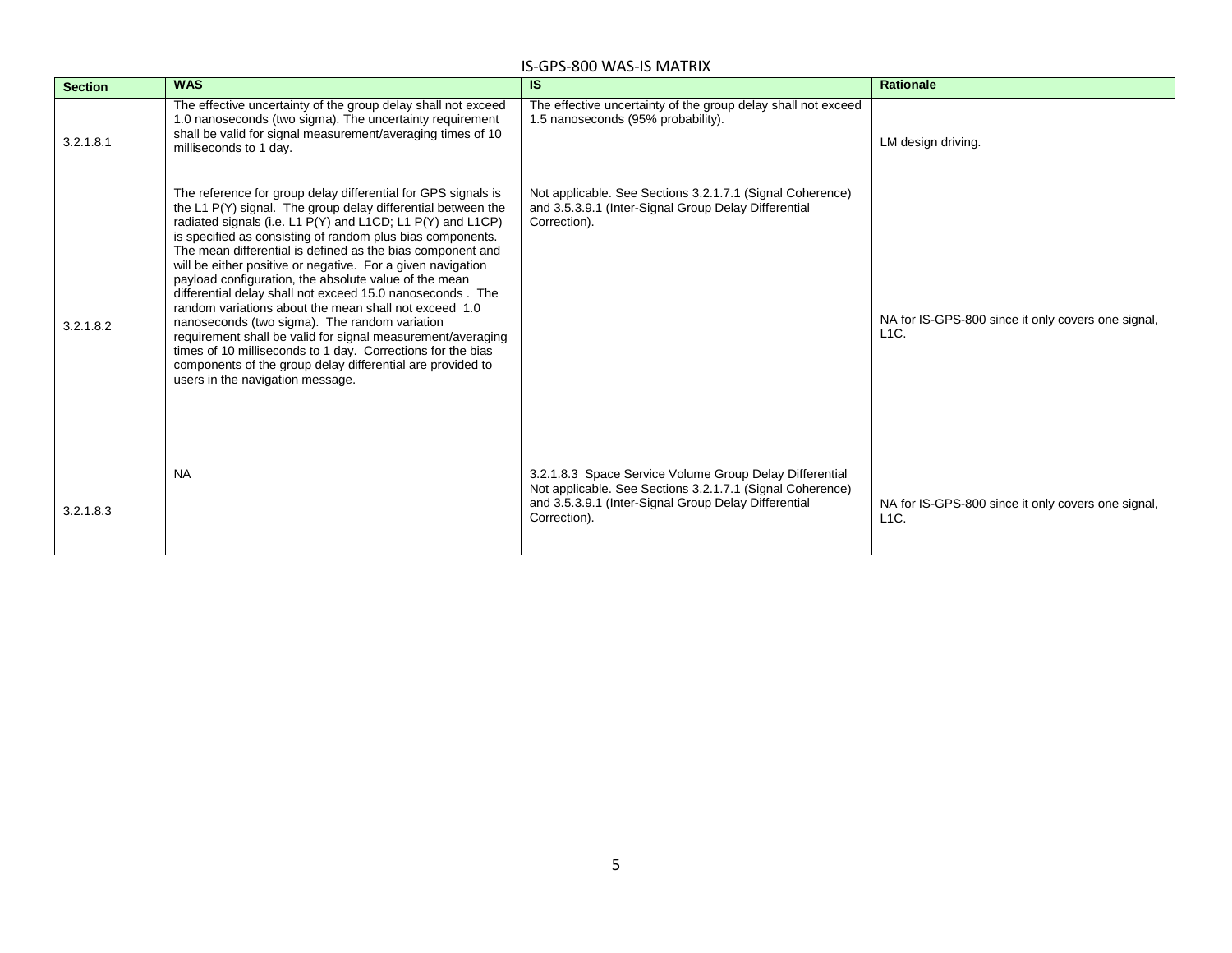| <b>Section</b>         | <b>WAS</b>                                                                                                                                                                                                                                                                                                                                                                                                                                                                                                                                                                                                                                                                                                                                                                                                                                                                                                                                                                                                                                              | $\overline{\mathsf{s}}$                                                                                                                                                                                                                                                                                                                                                                                                                                                                                                                                                                                                                                                                                                                                                                                                                                                                                                                                                                                                                                        | <b>Rationale</b>                   |
|------------------------|---------------------------------------------------------------------------------------------------------------------------------------------------------------------------------------------------------------------------------------------------------------------------------------------------------------------------------------------------------------------------------------------------------------------------------------------------------------------------------------------------------------------------------------------------------------------------------------------------------------------------------------------------------------------------------------------------------------------------------------------------------------------------------------------------------------------------------------------------------------------------------------------------------------------------------------------------------------------------------------------------------------------------------------------------------|----------------------------------------------------------------------------------------------------------------------------------------------------------------------------------------------------------------------------------------------------------------------------------------------------------------------------------------------------------------------------------------------------------------------------------------------------------------------------------------------------------------------------------------------------------------------------------------------------------------------------------------------------------------------------------------------------------------------------------------------------------------------------------------------------------------------------------------------------------------------------------------------------------------------------------------------------------------------------------------------------------------------------------------------------------------|------------------------------------|
| 3.2.1.9                | The SV shall provide an L1C signal strength at End-of-Life<br>(EOL), worst-case, in order to meet the minimum effective<br>received signal levels specified in Table 3.2-1. For terrestrial<br>user, the minimum effective received signal power is<br>measured at the output of a 3 dBi linearly polarized user<br>receiving antenna (located near ground) at worst normal<br>orientation, when the SV elevation angle is higher than 5-<br>degree and assuming 0.5 dB atmospheric loss. For orbital<br>user, the minimum effective received signal power is<br>measured at the output of a 0 dBi ideal right-hand circularly<br>polarized (i.e. 0 dB ellipticity) user receiving antenna (in<br>geosynchronous orbit) at 23.5 degrees off nadir and using 0<br>dB atmospheric loss. The received signal levels are<br>observed within the in-band allocation defined in Para.<br>3.2.1.1. The effective received signal power is referenced to<br>a receiver whose correlation outputs are calibrated against<br>an RF signal without combining loss. | The SV shall provide an L1C signal strength at End-of-Life<br>(EOL), worst-case, in order to meet the minimum effective<br>received signal levels specified in Table 3.2-1. Any<br>combining operation done by the SV and associated loss is<br>compensated by an increase in SV transmitted power and<br>thus transparent to the user segment. For terrestrial users,<br>the minimum effective received signal power is measured at<br>the output of a 3 dBi linearly polarized user receiving<br>antenna (located near ground) at worst normal orientation,<br>when the SV elevation angle is higher than 5 degrees and<br>assuming 0.5 dB atmospheric loss. For orbital users, the<br>minimum effective received signal power is measured at the<br>output of a 0 dBi ideal right-hand circularly polarized (i.e. 0<br>dB axial ratio) user receiving antenna (in geosynchronous<br>orbit) at 23.5 degrees off nadir and using 0 dB atmospheric<br>loss. The received signal levels are observed within the in-<br>band allocation defined in Para. 3.2.1.1 | Clarity, consistenvy, and grammar. |
| 3.2.1.9                | The SV shall provide signals with the following characteristic:<br>the off-axis power gain shall not decrease by more than 2 dB<br>from the Edge-of-Earth (EOE) to nadir, nor more than 10 dB<br>from EOE to 20 degrees off nadir, and no more than 18 dB<br>from EOE to 23.5 degrees off nadir; the power drop off<br>between EOE and ±23.5 degrees off nadir shall be in a<br>monotonically decreasing fashion. The SV attitude error shall<br>be less than 0.5 degree.                                                                                                                                                                                                                                                                                                                                                                                                                                                                                                                                                                               | The SV shall provide signals with the following<br>characteristic: the off-axis relative power (referenced to<br>peak transmitted power) shall not decrease by more than 2<br>dB from the Edge-of-Earth (EOE) to nadir, nor more than 10<br>dB from EOE to 20 degrees off nadir, and no more than 19.5<br>dB from EOE to 23.5 degrees off nadir; the power drop off<br>between EOE and ±23.5 degrees off nadir shall be in a<br>monotonically decreasing fashion.                                                                                                                                                                                                                                                                                                                                                                                                                                                                                                                                                                                              | Clarity.                           |
| 3.2.1.9                | Higher received signal levels than those shown in Table 3.2-<br>1 can be caused by such factors as SV attitude errors,<br>mechanical antenna alignment errors, temperature-induced<br>transmitter power variations, voltage variations and power<br>amplifier variations, and due to variability in link atmospheric<br>path loss.                                                                                                                                                                                                                                                                                                                                                                                                                                                                                                                                                                                                                                                                                                                      | Higher received signal levels than those shown in Table 3.2-<br>1 can be caused by such factors as SV temperature-induced<br>transmitter power variations, voltage variations and power<br>amplifier variations, and due to variability in link atmospheric<br>path loss.                                                                                                                                                                                                                                                                                                                                                                                                                                                                                                                                                                                                                                                                                                                                                                                      | Accuracy.                          |
|                        | <b>NA</b>                                                                                                                                                                                                                                                                                                                                                                                                                                                                                                                                                                                                                                                                                                                                                                                                                                                                                                                                                                                                                                               | Add note below to table and add asterik to "orbital" values in<br>table.                                                                                                                                                                                                                                                                                                                                                                                                                                                                                                                                                                                                                                                                                                                                                                                                                                                                                                                                                                                       | Clarity.                           |
| 3.2.1.9<br>Table 3.2-1 |                                                                                                                                                                                                                                                                                                                                                                                                                                                                                                                                                                                                                                                                                                                                                                                                                                                                                                                                                                                                                                                         | *Over 99.5% of the solid angle inside a cone with a 23.5<br>degree half-angle with its apex at the SV and measured<br>from 0 degrees at the center of the Earth.                                                                                                                                                                                                                                                                                                                                                                                                                                                                                                                                                                                                                                                                                                                                                                                                                                                                                               |                                    |
| 3.2.2.1.1              | for $t = 0$ to 10222                                                                                                                                                                                                                                                                                                                                                                                                                                                                                                                                                                                                                                                                                                                                                                                                                                                                                                                                                                                                                                    | for $t = 0$ to 10222,                                                                                                                                                                                                                                                                                                                                                                                                                                                                                                                                                                                                                                                                                                                                                                                                                                                                                                                                                                                                                                          | Grammar                            |
| 3.2.2.1.1              | the seven bit values                                                                                                                                                                                                                                                                                                                                                                                                                                                                                                                                                                                                                                                                                                                                                                                                                                                                                                                                                                                                                                    | composed of seven bit values                                                                                                                                                                                                                                                                                                                                                                                                                                                                                                                                                                                                                                                                                                                                                                                                                                                                                                                                                                                                                                   | Grammar                            |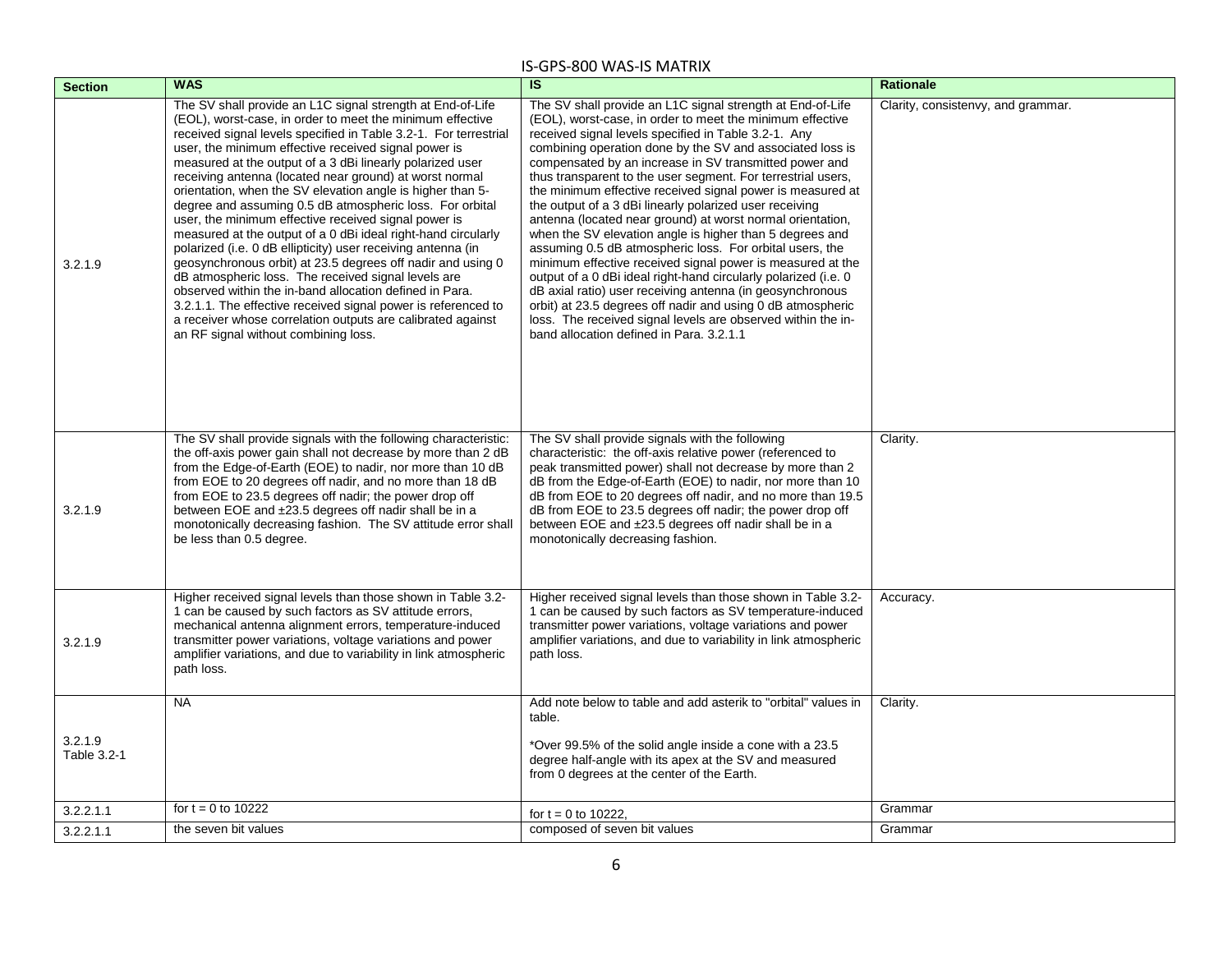| <b>Section</b>                           | <b>WAS</b>                                                                                                                                                                                                                                                                                                        | $\overline{\mathsf{IS}}$                                                                                                                                                                                                                                      | <b>Rationale</b>                                                        |
|------------------------------------------|-------------------------------------------------------------------------------------------------------------------------------------------------------------------------------------------------------------------------------------------------------------------------------------------------------------------|---------------------------------------------------------------------------------------------------------------------------------------------------------------------------------------------------------------------------------------------------------------|-------------------------------------------------------------------------|
| 3.2.2.1.2                                | $1800 - bits$                                                                                                                                                                                                                                                                                                     | 1800-bit                                                                                                                                                                                                                                                      | Grammar                                                                 |
| 3.2.2.1.2<br>Table 3.2-3<br>(sheets 1-3) | mi,j                                                                                                                                                                                                                                                                                                              | mij                                                                                                                                                                                                                                                           | Accuracy                                                                |
| 3.2.2.1.2<br>Table 3.2-3<br>Figure 3.2-2 | Table 3.2-3 Notes:<br>The polynomial coefficient is given as m11, , m1.                                                                                                                                                                                                                                           | Table 3.2-3 Notes:<br>The polynomial coefficient is given as 1, m10, , m1, 1.<br>Figure 3.2-2:<br>Add note: "For S1 polynomial, m11 is equal to 1"                                                                                                            | Clarify S1 polynomial equations. Account for 12<br>bits in the m terms. |
| 3.2.2.2                                  | The non-standard codes, used to protect the user from a<br>malfunction in the SV.                                                                                                                                                                                                                                 | The non-standard codes, used to protect the user from<br>tracking an anomalous navigation signal,                                                                                                                                                             | Accuracy                                                                |
| 3.2.3                                    | <b>NA</b>                                                                                                                                                                                                                                                                                                         | Add "the" before "L1C"                                                                                                                                                                                                                                        | Grammar                                                                 |
| 3.2.3.1                                  | The message modulated onto the L1CD signal consists of<br>subframe, frame, and superframe. Subframe and frame are<br>shown in Figure 3.2-3. A frame is divided into three<br>subframes of varying length. Multiple frames (i.e.<br>superframe) are required to broadcast a complete data<br>message set to users. | The message modulated onto the L1CD signal consists of<br>subframes and frames, as shown in Figure 3.2-3. A frame is<br>divided into three subframes of varying length. Multiple<br>frames are required to broadcast a complete data message<br>set to users. | Clarity.                                                                |
| 3.2.3.1                                  | corresponds to the time epoch                                                                                                                                                                                                                                                                                     | corresponds to the SV time epoch                                                                                                                                                                                                                              | Clarity.                                                                |
| 3.2.3.2                                  | using a 8-stage                                                                                                                                                                                                                                                                                                   | using an 8-stage                                                                                                                                                                                                                                              | Grammar                                                                 |
| 3.2.3.2                                  | The UE received 52                                                                                                                                                                                                                                                                                                | The 52 UE received                                                                                                                                                                                                                                            | Grammar                                                                 |
| 3.2.3.3                                  | <b>NA</b>                                                                                                                                                                                                                                                                                                         | Add period following "otherwise" in symbol definitions for<br>first equation                                                                                                                                                                                  | Grammar                                                                 |
| 3.2.3.3                                  | <b>NA</b>                                                                                                                                                                                                                                                                                                         | Add period following polynomial definitions                                                                                                                                                                                                                   | Grammar                                                                 |
| 3.2.3.3                                  | <b>NA</b>                                                                                                                                                                                                                                                                                                         | End line with $m(X)$ equation with a period                                                                                                                                                                                                                   | Grammar                                                                 |
| 3.2.3.3                                  | <b>NA</b>                                                                                                                                                                                                                                                                                                         | Remove 1), 2), 3), 4), 5), a), b) for clarity.                                                                                                                                                                                                                | Grammar                                                                 |
| 3.2.3.5                                  | After reading out the last (38th) symbol in Column 1, Column<br>2 symbols are read out from top to bottom and this process<br>continues until the last symbol (38th) of the last column<br>(46th) is read out.                                                                                                    | After reading out the last symbol of the 38th row in Column<br>1, Column 2 symbols are read out from top to bottom and<br>this process continues until the last symbol in the 38th row<br>of the last column (46th) is read out.                              | Readability                                                             |
| 3.2.3.5                                  | <b>NA</b>                                                                                                                                                                                                                                                                                                         | Delete "The above described block interleaverless than or<br>equal to z."                                                                                                                                                                                     | First paragraph and figure 3.2-6 already<br>understandable.             |
| 3.3                                      | <b>NA</b>                                                                                                                                                                                                                                                                                                         | Add "and" before "L1C"                                                                                                                                                                                                                                        | Readability                                                             |
| 3.3                                      | <b>NA</b>                                                                                                                                                                                                                                                                                                         | Add "the" before "L1Cp"                                                                                                                                                                                                                                       | Readability                                                             |
| 3.3                                      | <b>NA</b>                                                                                                                                                                                                                                                                                                         | Add "the" before "L1Cd"                                                                                                                                                                                                                                       | Readability                                                             |
| 3.3                                      | <b>NA</b>                                                                                                                                                                                                                                                                                                         | Make format consistent throughout document (i.e. use either<br>BOC (x,y) or BOC(x,y) everywhere)                                                                                                                                                              | Readability                                                             |
| 3.3                                      | <b>NA</b>                                                                                                                                                                                                                                                                                                         | Add "they" before "are" and add "the" before "bits" and add<br>"the" before "L1Cd"                                                                                                                                                                            | Readability                                                             |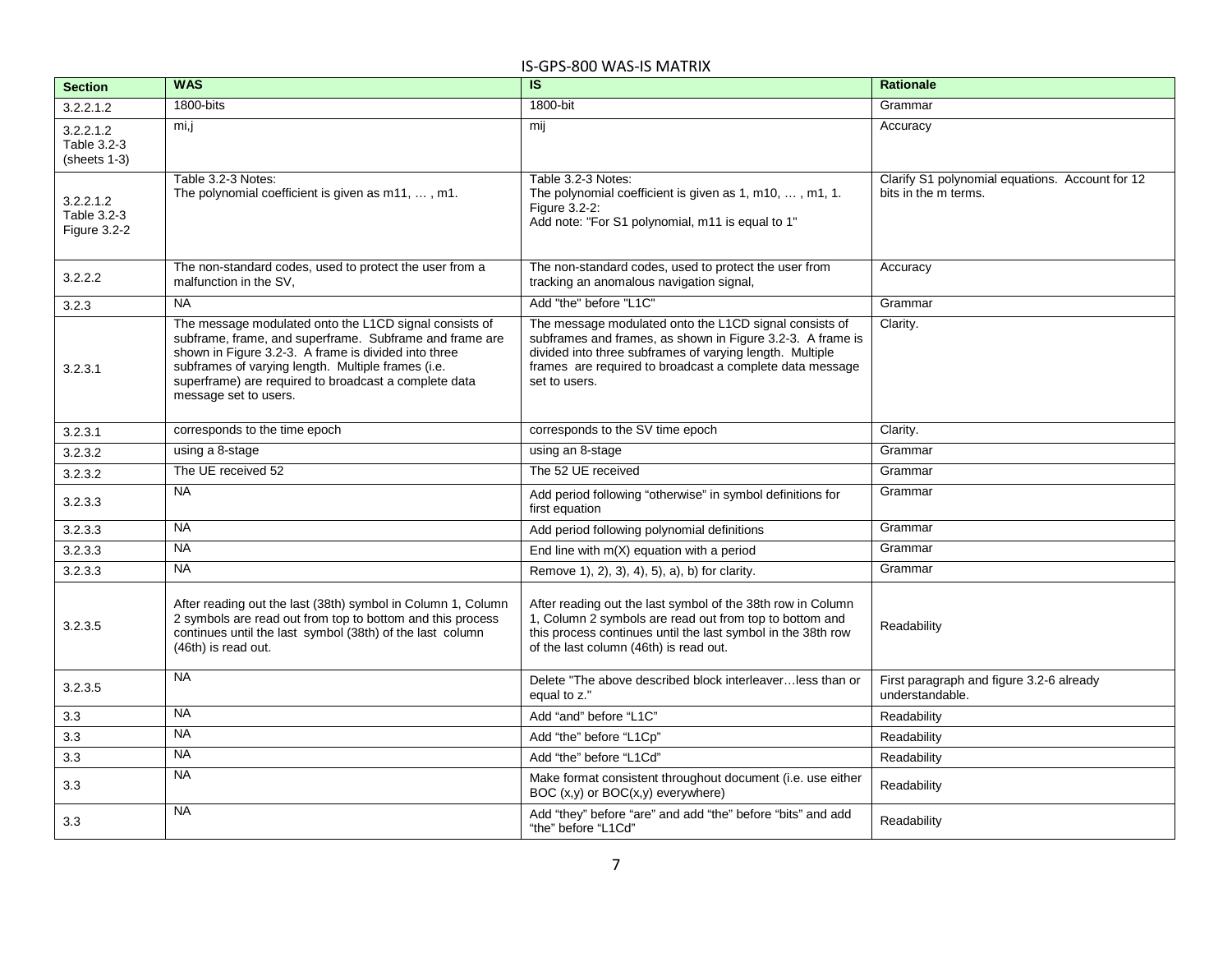| <b>Section</b>        | <b>WAS</b>                                                                                                                                                                                                                                                                                                                                                                                                                                           | $\overline{\mathsf{s}}$                                                                                                                                                                                                                                                                                                                                                                                                                          | <b>Rationale</b>                               |
|-----------------------|------------------------------------------------------------------------------------------------------------------------------------------------------------------------------------------------------------------------------------------------------------------------------------------------------------------------------------------------------------------------------------------------------------------------------------------------------|--------------------------------------------------------------------------------------------------------------------------------------------------------------------------------------------------------------------------------------------------------------------------------------------------------------------------------------------------------------------------------------------------------------------------------------------------|------------------------------------------------|
| 3.3                   | <b>NA</b>                                                                                                                                                                                                                                                                                                                                                                                                                                            | Insert "degrees" after 180                                                                                                                                                                                                                                                                                                                                                                                                                       | Readability                                    |
| 3.3                   | <b>NA</b>                                                                                                                                                                                                                                                                                                                                                                                                                                            | Insert "the" before "L1Cp" and "signal" after.                                                                                                                                                                                                                                                                                                                                                                                                   | Readability                                    |
| 3.3                   | <b>NA</b>                                                                                                                                                                                                                                                                                                                                                                                                                                            | Insert "for" before "L1Cp"                                                                                                                                                                                                                                                                                                                                                                                                                       | Readability                                    |
| 3.3                   | <b>NA</b>                                                                                                                                                                                                                                                                                                                                                                                                                                            | Insert "they" before "are aligned" and insert "the" before<br>"bits"                                                                                                                                                                                                                                                                                                                                                                             | Readability                                    |
| 3.4.1                 | <b>NA</b>                                                                                                                                                                                                                                                                                                                                                                                                                                            | Insert "with" before "zero time-point"                                                                                                                                                                                                                                                                                                                                                                                                           | Readability                                    |
| 3.4.1                 | <b>NA</b>                                                                                                                                                                                                                                                                                                                                                                                                                                            | Delete second "shall" and change "relate" to "relates"                                                                                                                                                                                                                                                                                                                                                                                           | Grammar                                        |
| 3.4.1                 | <b>NA</b>                                                                                                                                                                                                                                                                                                                                                                                                                                            | Delete comma between "weeks" and "thereafter"                                                                                                                                                                                                                                                                                                                                                                                                    | Grammar                                        |
| 3.4.2                 | <b>NA</b>                                                                                                                                                                                                                                                                                                                                                                                                                                            | Remove a., b., c., d. for clarity.                                                                                                                                                                                                                                                                                                                                                                                                               | Grammar                                        |
| 3.5.2                 | <b>NA</b>                                                                                                                                                                                                                                                                                                                                                                                                                                            | Insert "word" after "9-bit data"                                                                                                                                                                                                                                                                                                                                                                                                                 | Grammar                                        |
| 3.5.2<br>Figure 3.5-1 | <b>NA</b>                                                                                                                                                                                                                                                                                                                                                                                                                                            | Add "Integrity Status Flag" to Bit 566.                                                                                                                                                                                                                                                                                                                                                                                                          | Need to define ISF for IS-GPS-800.             |
| 3.5.2<br>Figure 3.5-2 | Bits 177-228 designated reserved                                                                                                                                                                                                                                                                                                                                                                                                                     | Bits 177-228 designated for ISCs                                                                                                                                                                                                                                                                                                                                                                                                                 | Designate bits for ISCs.                       |
| 3.5.2<br>Figure 3.5-4 | T_oa                                                                                                                                                                                                                                                                                                                                                                                                                                                 | $t$ oa                                                                                                                                                                                                                                                                                                                                                                                                                                           | Correction                                     |
| 3.5.2<br>Figure 3.5-5 | T_oa                                                                                                                                                                                                                                                                                                                                                                                                                                                 | t_oa                                                                                                                                                                                                                                                                                                                                                                                                                                             | Correction                                     |
| 3.5.3                 | <b>NA</b>                                                                                                                                                                                                                                                                                                                                                                                                                                            | Delete extra space following semi-colon                                                                                                                                                                                                                                                                                                                                                                                                          | Readability.                                   |
| 3.5.3                 | Any change in the subframe 2 ephemeris and clock data<br>will                                                                                                                                                                                                                                                                                                                                                                                        | Any change in the subframe 2 ephemeris and clock data<br>shall                                                                                                                                                                                                                                                                                                                                                                                   | Accuracy                                       |
| 3.5.3                 | The CS will                                                                                                                                                                                                                                                                                                                                                                                                                                          | The SV shall                                                                                                                                                                                                                                                                                                                                                                                                                                     | Accuracy                                       |
| 3.5.3                 | <b>NA</b>                                                                                                                                                                                                                                                                                                                                                                                                                                            | The eight LSBs of toe for each data set shall be different<br>from the eight LSBs of toe transmitted during the previous<br>six hours by the SV.                                                                                                                                                                                                                                                                                                 | Accuracy.                                      |
| 3.5.3                 | The general format of clock data of subframe 2 consists of<br>data fields for SV clock correction coefficients. The clock<br>parameters of subframe 2 describe the SV time scale during<br>the period of validity. The clock parameters in a data set<br>shall be valid during the interval of time in which they are<br>transmitted and shall remain valid for an additional period of<br>time after transmission of the next data set has started. | The general format of clock data of in subframe 2 consists of<br>data fields for SV clock correction coefficients. The clock<br>parameters of subframe 2 describe the SV time scale during<br>the period of validity. The parameters are applicable during<br>the time in which they are transmitted. Beyond that time,<br>they are still applicable, however, the most recent data set<br>should be used since the accuracy degrades over time. | Clarify verbiage: "additional period of time". |
| 3.5.3.4               | <b>NA</b>                                                                                                                                                                                                                                                                                                                                                                                                                                            | Add period to end of line of second paragraph.                                                                                                                                                                                                                                                                                                                                                                                                   | Grammar                                        |
| 3.5.3.4               | subframe 3 pages 3 and 4.                                                                                                                                                                                                                                                                                                                                                                                                                            | subframe 3, pages 3 and 4.                                                                                                                                                                                                                                                                                                                                                                                                                       | Readability                                    |
| 3.5.3.6               | For each ephemeris parameter contained in subframe 2, the<br>number of bits, the scale factor of the LSB (which is the last<br>bit received), the range, and the units are as specified in<br>Table 3.5-1.                                                                                                                                                                                                                                           | For each ephemeris parameter contained in subframe 2, the<br>bit lengths, scale factors, ranges, and units are given in<br>Table 3.5-1.                                                                                                                                                                                                                                                                                                          | Consistency.                                   |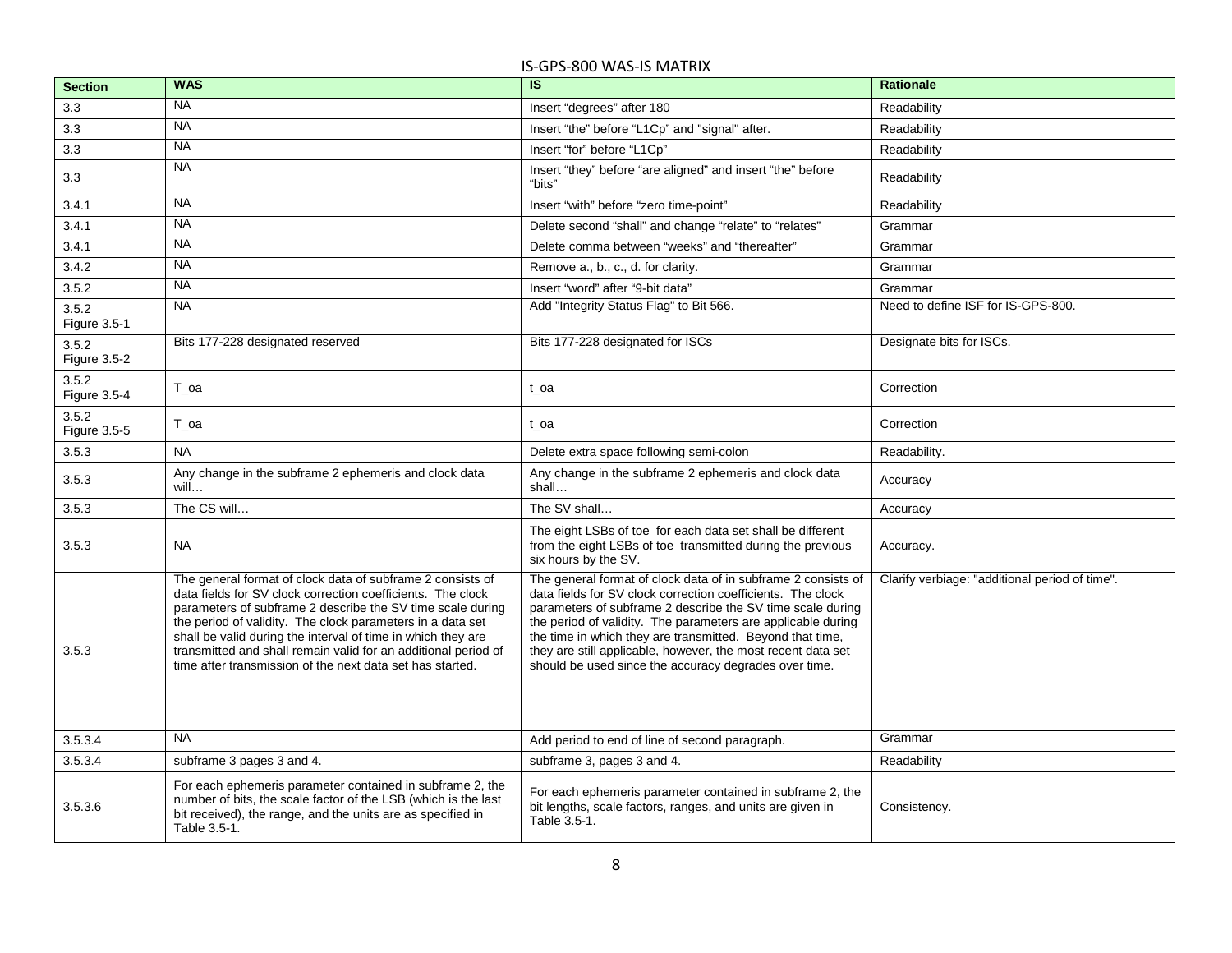| <b>Section</b> | <b>WAS</b>                                                                                                                                                                            | $\overline{\mathsf{S}}$                                                                                                                                                                                                                                                                                                                                                                                                                                                                                                                                                                                                | <b>Rationale</b>                                                                                                                          |
|----------------|---------------------------------------------------------------------------------------------------------------------------------------------------------------------------------------|------------------------------------------------------------------------------------------------------------------------------------------------------------------------------------------------------------------------------------------------------------------------------------------------------------------------------------------------------------------------------------------------------------------------------------------------------------------------------------------------------------------------------------------------------------------------------------------------------------------------|-------------------------------------------------------------------------------------------------------------------------------------------|
| 3.5.3.6.1      | parameters are produced by the CS via a least squares                                                                                                                                 | parameters are produced by the SV via a least squares                                                                                                                                                                                                                                                                                                                                                                                                                                                                                                                                                                  | Accuracy.                                                                                                                                 |
| 3.5.3.7        | The number of bits, the scale factor of the LSB (which is the<br>last bit received), the range, and the units of clock correction<br>parameters shall be as specified in Table 3.5-1. | The bit lengths, scale factors, ranges, and units of the clock<br>correction parameters shall be as specified in Table 3.5-1.                                                                                                                                                                                                                                                                                                                                                                                                                                                                                          | Consistency.                                                                                                                              |
| 3.5.3.7.1      | the single-frequency L1 user and the dual-frequency users                                                                                                                             | the single-frequency (L1) user and the dual-frequency<br>(L1/L2 and L1/L5) user                                                                                                                                                                                                                                                                                                                                                                                                                                                                                                                                        | Paragraph incorrectly limited to only L1/L2.                                                                                              |
| 3.5.3.8        | <b>NA</b>                                                                                                                                                                             | Add paragraph:<br>Clock-related URA (URAoc) accounts for signal-in-space<br>contributions to user range error that include, but are not<br>limited to, the following: the net effect of clock parameter<br>and code phase error in the transmitted signal for single-<br>frequency users who correct the code phase as described in<br>Section 3.5.3.9.1, as well as the net effect of clock<br>parameter, code phase, and intersignal correction error for<br>dual-frequency L1/L2 and L1/L5 users who correct for group<br>delay and ionospheric effects as described in Section<br>3.5.3.9.2 and Section 3.5.3.9.3. | Recommend that the IS make clear whether the<br>URA terms account for errors in the inter-signal<br>group delay differential corrections. |
| 3.5.3.8        |                                                                                                                                                                                       | Add period after "Index".                                                                                                                                                                                                                                                                                                                                                                                                                                                                                                                                                                                              | Grammar                                                                                                                                   |
| 3.5.3.9        | the bit length                                                                                                                                                                        | the bit lengths                                                                                                                                                                                                                                                                                                                                                                                                                                                                                                                                                                                                        | Grammar                                                                                                                                   |
| 3.5.3.9.1      | <b>NA</b>                                                                                                                                                                             | Change period at end of "ISCL1CD = $tL1P(Y) - tL1CD"$ to<br>a comma and delete comma following "where" on next line.<br>Delete "is" following parentheses.<br>Add: For the preceding equations, the following definitions<br>apply:                                                                                                                                                                                                                                                                                                                                                                                    | Readability.                                                                                                                              |
| 3.5.3.9.2      | <b>NA</b>                                                                                                                                                                             | Delete colons, add period to end of equations<br>Add: For the preceding equations, the following definitions<br>apply:<br>Line up equal signs for better readability.<br>Delete "where" in two places.                                                                                                                                                                                                                                                                                                                                                                                                                 | Readability.                                                                                                                              |
| 3.5.3.9.3      | <b>NA</b>                                                                                                                                                                             | Delete colons, add period to end of equations<br>Add: "For the preceding equations, the following definitions<br>apply:"<br>Line up equal signs for better readability.<br>Delete "where" in two places.                                                                                                                                                                                                                                                                                                                                                                                                               | Readability.                                                                                                                              |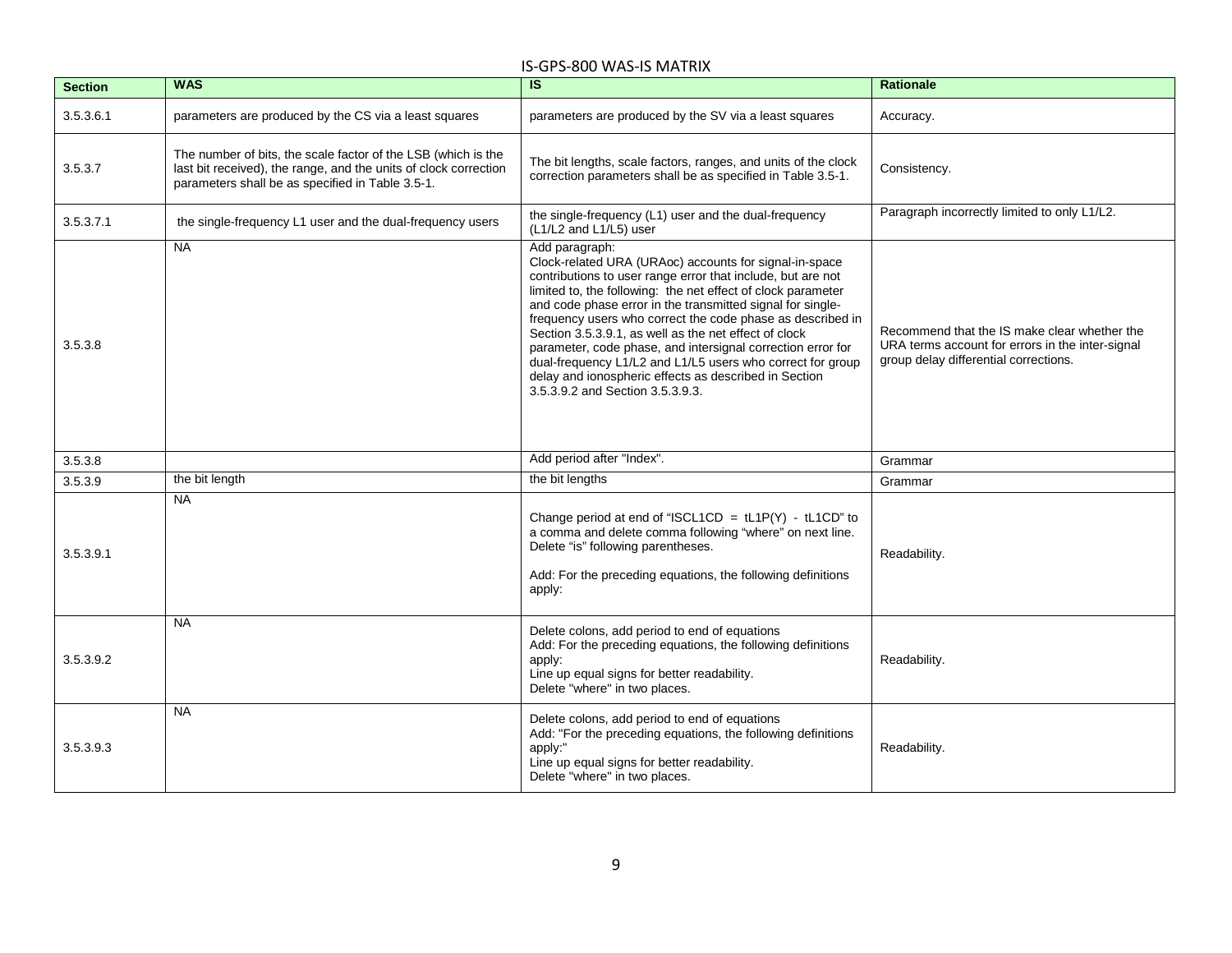| <b>Section</b> | <b>WAS</b>                                                                                                                                                                                                                                                                                                                                                                                                                                                                                                                                                                                                                                                                                                                                                                                                                                         | $\overline{\mathsf{S}}$                                                                                                                                                                                                                                                                                                                                                                                                                                                                                                                                                                                                                                                                                                                                                                                                                                                                                                                                                                                                                                                                                                                                                                                                                                                                                                                                    | <b>Rationale</b>                                                                                                                                                                                                                                                                                                                                                 |
|----------------|----------------------------------------------------------------------------------------------------------------------------------------------------------------------------------------------------------------------------------------------------------------------------------------------------------------------------------------------------------------------------------------------------------------------------------------------------------------------------------------------------------------------------------------------------------------------------------------------------------------------------------------------------------------------------------------------------------------------------------------------------------------------------------------------------------------------------------------------------|------------------------------------------------------------------------------------------------------------------------------------------------------------------------------------------------------------------------------------------------------------------------------------------------------------------------------------------------------------------------------------------------------------------------------------------------------------------------------------------------------------------------------------------------------------------------------------------------------------------------------------------------------------------------------------------------------------------------------------------------------------------------------------------------------------------------------------------------------------------------------------------------------------------------------------------------------------------------------------------------------------------------------------------------------------------------------------------------------------------------------------------------------------------------------------------------------------------------------------------------------------------------------------------------------------------------------------------------------------|------------------------------------------------------------------------------------------------------------------------------------------------------------------------------------------------------------------------------------------------------------------------------------------------------------------------------------------------------------------|
| 3.5.3.10       | <b>NA</b>                                                                                                                                                                                                                                                                                                                                                                                                                                                                                                                                                                                                                                                                                                                                                                                                                                          | Add paragraph:<br>3.5.3.10 Integrity Assurance<br>The L1C message will contain information that allows users<br>to operate when integrity is assured. This is accomplished<br>using an integrity assured URA value in conjunction with an<br>integrity status flag. The URA value is the RSS of URAoe<br>and URAoc; URA is integrity assured to the enhanced level<br>only when the integrity status flag is '1'.                                                                                                                                                                                                                                                                                                                                                                                                                                                                                                                                                                                                                                                                                                                                                                                                                                                                                                                                          | SS-SYS-800 states that the system is to provide an<br>integrity assurance URA with an integrity status<br>flag. There is no mention of an integrity assured<br>URA in this section nor is there mention of an<br>integrity status flag. Since the L1C signal is<br>expected to appear on GPS III satellites, the IS<br>should begin to address these issues now. |
| 3.5.3.10       | 3.5.3.10 Integrity Status Flag (ISF)<br>Bit 566 of subframe 2 shall be the Integrity Status Flag (ISF).<br>A "0" in bit position 566 indicates that the conveying signal is<br>provided with the legacy level of integrity assurance. That is,<br>the probability that the instantaneous URE of the conveying<br>signal exceeds 4.42 times the current broadcast URA value,<br>for more than 5.2 seconds, without an accompanying alert, is<br>less than 1 x 10^-5 per hour. A "1" in bit position 566<br>indicates that the conveying signal is provided with an<br>enhanced level of integrity assurance. That is, the probability<br>that the instantaneous URE of the conveying signal exceeds<br>5.73 times the current broadcast URA value, for more than<br>5.2 seconds, without an accompanying alert, is less than 1 x<br>10^-8 per hour. | 3.5.3.10.1 Integrity Status Flag (ISF)<br>Bit 566 of subframe 2 shall be the Integrity Status Flag<br>(ISF). A "0" in bit position 566 indicates that the conveying<br>signal is provided with the legacy level of integrity<br>assurance. That is, the probability that the instantaneous<br>URE of the conveying signal exceeds 4.42 times the upper<br>bound value of the current broadcast URA index, for more<br>than 5.2 seconds, without an accompanying alert, is less<br>than 1 x 10^-5 per hour. A "1" in bit position 566 indicates<br>that the conveying signal is provided with an enhanced level<br>of integrity assurance. That is, the probability that the<br>instantaneous URE of the conveying signal exceeds 5.73<br>times the upper bound value of the current broadcast URA<br>index, for more than 5.2 seconds, without an accompanying<br>alert, is less than 1 x 10^-8 per hour. The probabilities<br>associated with the nominal and lower bound values of the<br>current broadcast URA are not defined.<br>In this context, an "alert" is defined as any indication or<br>characteristic in the conveying signal, as specified<br>elsewhere in this document, which signifies that the<br>conveying signal may be invalid and should not be used,<br>such as, not Operational-Healthy, Non-Standard Code,<br>parity error, etc. | The Integrity Status Flag is an authenticated<br>requirement specified in SS-SYS-800, SS-CS-800,<br>and SS-SS-800. Failure to include the ISF in this<br>ICD before the next OCX RFP will result in cost<br>impact to the OCX program.                                                                                                                           |
| 3.5.4          | Every subframe 3 pages begin with an 8-bit PRN number of<br>the transmitting SV with a range of 0 (00000000) to 255<br>(11111111). Each subframe 3 page is identified by a 6-bit<br>page number provided in bits 9 through 14 of subframe 3.                                                                                                                                                                                                                                                                                                                                                                                                                                                                                                                                                                                                       | Every subframe 3 page begins with an 8-bit PRN number of<br>the transmitting SV with a range of 0 (00000000) to 255<br>(11111111). Each subframe 3 page is identified by a 6-bit<br>page number provided in bits 9 through 14.                                                                                                                                                                                                                                                                                                                                                                                                                                                                                                                                                                                                                                                                                                                                                                                                                                                                                                                                                                                                                                                                                                                             | Readability.                                                                                                                                                                                                                                                                                                                                                     |
| 3.5.4.1        | Subframe 3, Page 1, Figure 3.5-2, contains the UTC and<br>ionospheric correction parameters. The contents of<br>subframe 3, Page 1 are defined below, followed by material<br>pertinent to the use of the data.                                                                                                                                                                                                                                                                                                                                                                                                                                                                                                                                                                                                                                    | As depicted in Figure 3.5-2, subframe 3, page 1 contains the<br>UTC and ionospheric correction parameters. The contents<br>of subframe 3, page 1 are defined below, followed by<br>material pertinent to the use of the data.                                                                                                                                                                                                                                                                                                                                                                                                                                                                                                                                                                                                                                                                                                                                                                                                                                                                                                                                                                                                                                                                                                                              | Readability.                                                                                                                                                                                                                                                                                                                                                     |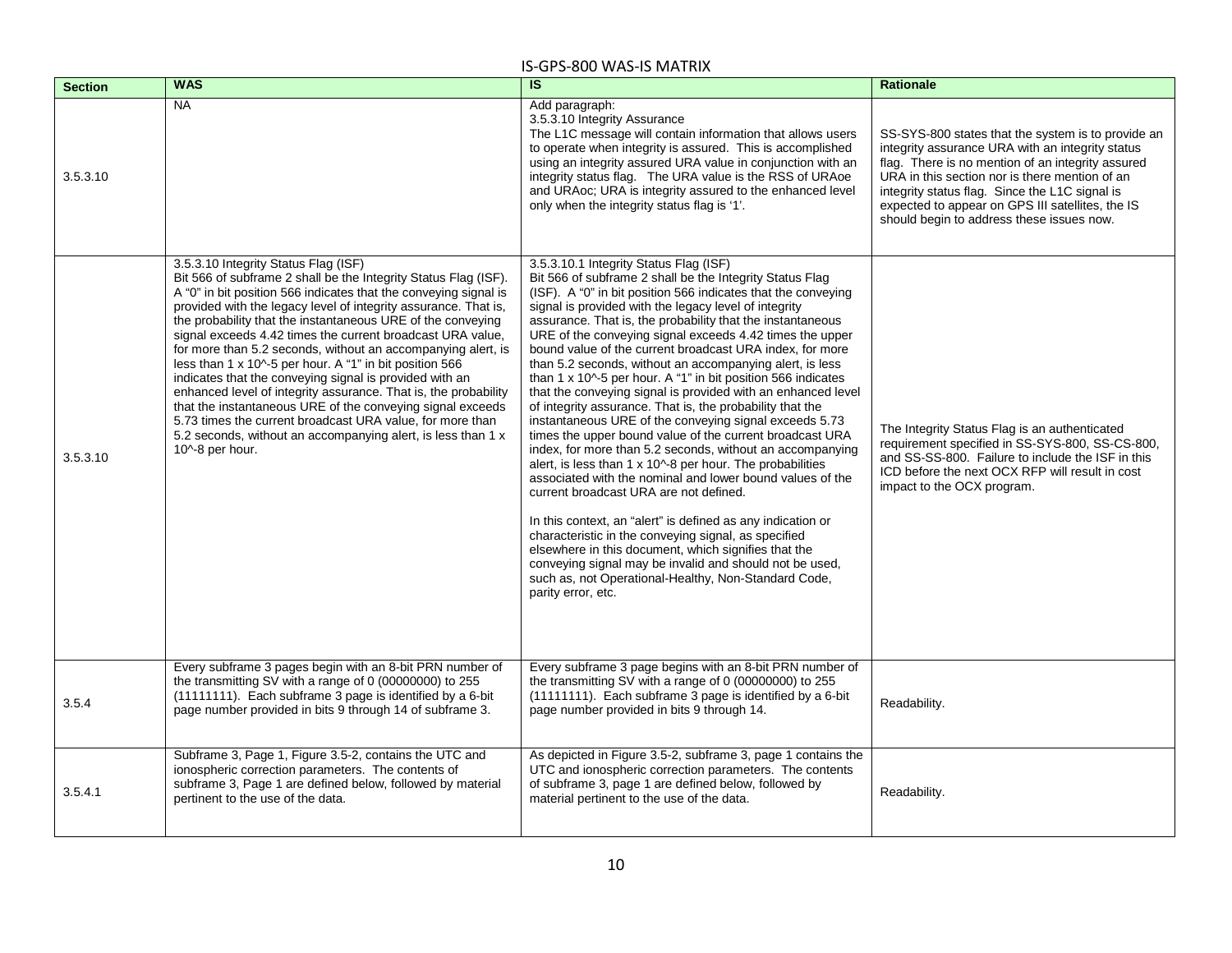| <b>Section</b>             | <b>WAS</b>                                                                                                                                                                                                                                                                                                                                                                                                                                          | $\overline{\mathsf{s}}$                                                                                                                                                                                                                                                                                                                                                                                                             | <b>Rationale</b>                                        |
|----------------------------|-----------------------------------------------------------------------------------------------------------------------------------------------------------------------------------------------------------------------------------------------------------------------------------------------------------------------------------------------------------------------------------------------------------------------------------------------------|-------------------------------------------------------------------------------------------------------------------------------------------------------------------------------------------------------------------------------------------------------------------------------------------------------------------------------------------------------------------------------------------------------------------------------------|---------------------------------------------------------|
| 3.5.4.1.1                  | <b>NA</b>                                                                                                                                                                                                                                                                                                                                                                                                                                           | Fix capitalization errors in "Page" and "Subframe".                                                                                                                                                                                                                                                                                                                                                                                 | Readability.                                            |
| 3.5.4.1.1.1                |                                                                                                                                                                                                                                                                                                                                                                                                                                                     | DtUTC = DtLS + A0-n + A1-n (tE - tot + 604800 (WN -<br>WNot)) + A2-n (tE - tot + 604800 (WN - WNot))2                                                                                                                                                                                                                                                                                                                               | Changed subscripts to match the rest of the<br>document |
| 3.5.4.1.2                  | subframe 3 page 1                                                                                                                                                                                                                                                                                                                                                                                                                                   | subframe 3, page 1                                                                                                                                                                                                                                                                                                                                                                                                                  | Readability.                                            |
| 3.5.4.2                    | Subframe 3 page 2, Figure 3.5-3,                                                                                                                                                                                                                                                                                                                                                                                                                    | Subframe 3, page 2, as depicted in Figure 3.5-3,                                                                                                                                                                                                                                                                                                                                                                                    | Readability.                                            |
| 3.5.4.2.1                  | <b>GPS</b> like                                                                                                                                                                                                                                                                                                                                                                                                                                     | GPS-like                                                                                                                                                                                                                                                                                                                                                                                                                            | Grammar                                                 |
| 3.5.4.2.1                  | The number of bits, the scales factor (LSB), the range, and<br>the units of the GGTO parameters are given in Table 3.5-4.                                                                                                                                                                                                                                                                                                                           | The bit lengths, scale factors, ranges, and units of the<br>GGTO parameters are given in Table 3.5-4.                                                                                                                                                                                                                                                                                                                               | Consistency.                                            |
| 3.5.4.2.2                  | Subframe 3 page 2 shall contain earth orientation<br>parameters. The EOP message provides users with<br>parameters to construct the ECEF and ECI coordinate<br>transformation (a simple transformation method, that does<br>not contain for EOP, is defined in Section 20.3.3.4.3.3.2 of<br>IS-GPS-200). The number of bits, scale factors (LSBs), the<br>range, and the units of all EOP fields of subframe 3, page 2<br>are given in Table 3.5-5. | Subframe 3, page 2 shall contain earth orientation<br>parameters. The EOP message provides users with<br>parameters to construct the ECEF and ECI coordinate<br>transformation (a simple transformation method, that does<br>not account for EOP, is defined in Section 20.3.3.4.3.3.2 of<br>IS-GPS-200). The bit lengths, scale factors, ranges, and<br>units of all EOP fields of subframe 3, page 2 are given in<br>Table 3.5-5. | Readability and Consistency.                            |
| 3.5.4.3                    | <b>NA</b>                                                                                                                                                                                                                                                                                                                                                                                                                                           | Add comma after "subframe 3"                                                                                                                                                                                                                                                                                                                                                                                                        | Consistency.                                            |
| 3.5.4.3.1                  | <b>NA</b>                                                                                                                                                                                                                                                                                                                                                                                                                                           | Add comma after "subframe 3"                                                                                                                                                                                                                                                                                                                                                                                                        | Consistency.                                            |
| 3.5.4.3.3                  | <b>NA</b>                                                                                                                                                                                                                                                                                                                                                                                                                                           | Add comma after "subframe 3"                                                                                                                                                                                                                                                                                                                                                                                                        | Consistency.                                            |
| 3.5.4.3.4                  | <b>NA</b>                                                                                                                                                                                                                                                                                                                                                                                                                                           | Add comma after "subframe 3"                                                                                                                                                                                                                                                                                                                                                                                                        | Consistency.                                            |
| 3.5.4.3.5                  | <b>NA</b>                                                                                                                                                                                                                                                                                                                                                                                                                                           | Add comma after "subframe 3"                                                                                                                                                                                                                                                                                                                                                                                                        | Consistency.                                            |
| 3.5.4.3.5                  | The number of bits, the scale factor (LSB), the range, and the<br>units of the reduced almanac parameters are given in Table<br>$3.5 - 6.$                                                                                                                                                                                                                                                                                                          | The bit lengths, scale factors, ranges, and units of the<br>reduced almanac parameters are given in Table 3.5-6.                                                                                                                                                                                                                                                                                                                    | Consistency.                                            |
| 3.5.4.3.5.1.1              | in subframe 2                                                                                                                                                                                                                                                                                                                                                                                                                                       | of the subframe 3                                                                                                                                                                                                                                                                                                                                                                                                                   | Readability.                                            |
| 3.5.4.3.6                  | <b>NA</b>                                                                                                                                                                                                                                                                                                                                                                                                                                           | Add comma after "subframe 3"                                                                                                                                                                                                                                                                                                                                                                                                        | Consistency.                                            |
| 3.5.4.3.6                  | The number of bits, the scale factor (LSB), the range, and the<br>units of                                                                                                                                                                                                                                                                                                                                                                          | The bit lengths, scale factors, ranges, and units of                                                                                                                                                                                                                                                                                                                                                                                | Consistency.                                            |
| 3.5.4.3.6<br>Table 3.5-7   | <b>NA</b>                                                                                                                                                                                                                                                                                                                                                                                                                                           | Add comma after "subframe 3"                                                                                                                                                                                                                                                                                                                                                                                                        | Readability.                                            |
| 3.5.4.4                    | <b>NA</b>                                                                                                                                                                                                                                                                                                                                                                                                                                           | Add comma after "subframe 3"                                                                                                                                                                                                                                                                                                                                                                                                        | Consistency.                                            |
| 3.5.4.4.1                  | <b>NA</b>                                                                                                                                                                                                                                                                                                                                                                                                                                           | Add comma after "subframe 3"                                                                                                                                                                                                                                                                                                                                                                                                        | Consistency.                                            |
| 3.5.4.4.1                  | <b>NA</b>                                                                                                                                                                                                                                                                                                                                                                                                                                           | as depicted in                                                                                                                                                                                                                                                                                                                                                                                                                      | Consistency.                                            |
| 3.5.4.4.1                  | The number of bits, the scale factor (LSB), the range, and the<br>units of                                                                                                                                                                                                                                                                                                                                                                          | The bit lengths, scale factors, ranges, and units of                                                                                                                                                                                                                                                                                                                                                                                | Consistency.                                            |
| 3.5.4.4.4.1                | of                                                                                                                                                                                                                                                                                                                                                                                                                                                  | as depicted in                                                                                                                                                                                                                                                                                                                                                                                                                      | Consistency.                                            |
| 3.5.4.4.4.2<br>Table 3.5-8 | <b>NA</b>                                                                                                                                                                                                                                                                                                                                                                                                                                           | Add comma after "subframe 3" and fix capitalizations                                                                                                                                                                                                                                                                                                                                                                                | Consistency.                                            |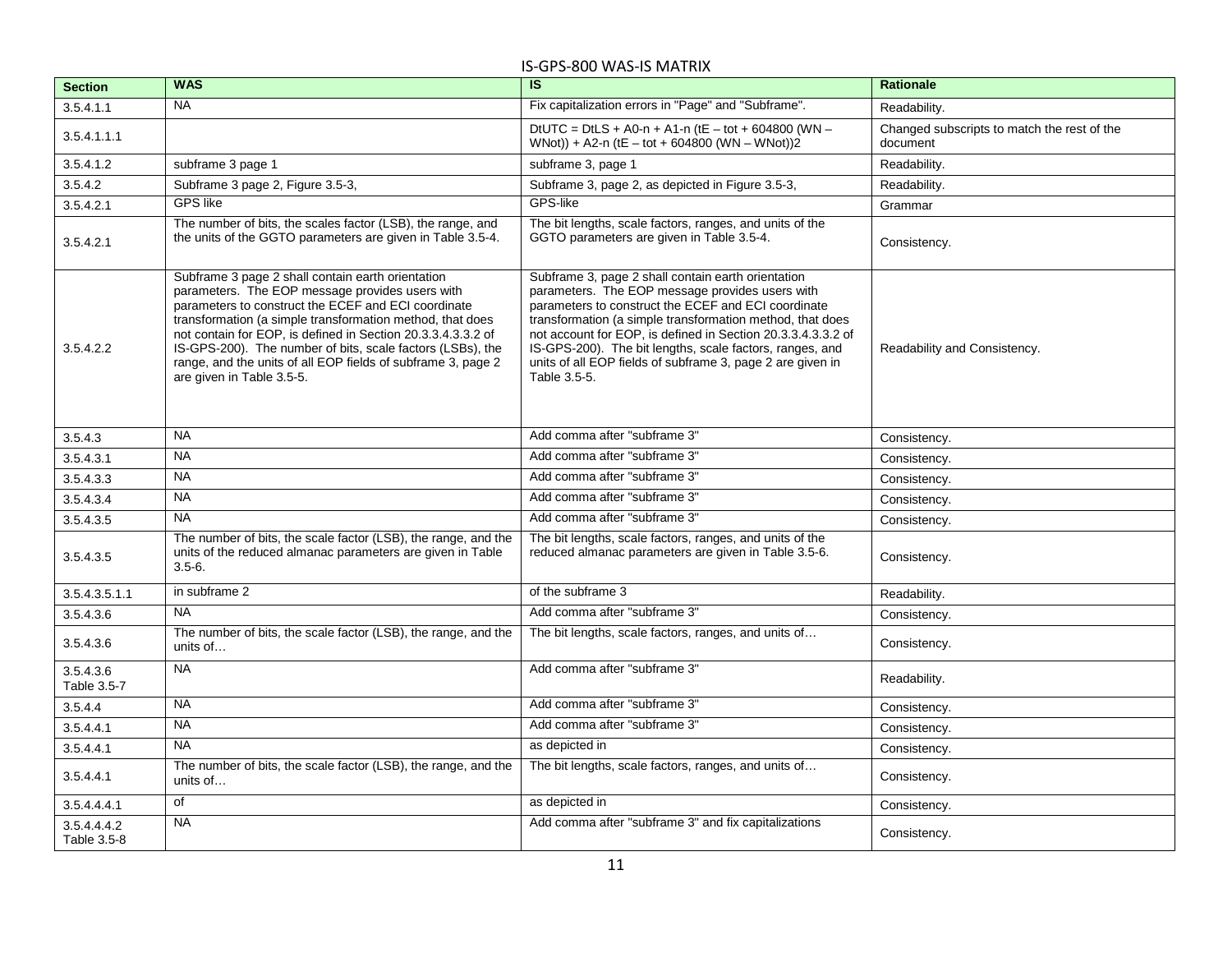| <b>Section</b> | <b>WAS</b>                                                                                                                                                                                                                                                                                                                                                                                                                                                                                                                                                                                                                                         | <b>IS</b>                                                                                                                                                                                                                                                                                                                                                                                                                                                                                                                                                                                                          | <b>Rationale</b>                                                                                                                                                                  |
|----------------|----------------------------------------------------------------------------------------------------------------------------------------------------------------------------------------------------------------------------------------------------------------------------------------------------------------------------------------------------------------------------------------------------------------------------------------------------------------------------------------------------------------------------------------------------------------------------------------------------------------------------------------------------|--------------------------------------------------------------------------------------------------------------------------------------------------------------------------------------------------------------------------------------------------------------------------------------------------------------------------------------------------------------------------------------------------------------------------------------------------------------------------------------------------------------------------------------------------------------------------------------------------------------------|-----------------------------------------------------------------------------------------------------------------------------------------------------------------------------------|
| 3.5.4.5        | <b>NA</b>                                                                                                                                                                                                                                                                                                                                                                                                                                                                                                                                                                                                                                          | Add "as depicted in"                                                                                                                                                                                                                                                                                                                                                                                                                                                                                                                                                                                               | Consistency.                                                                                                                                                                      |
| 3.5.4.5        | <b>NA</b>                                                                                                                                                                                                                                                                                                                                                                                                                                                                                                                                                                                                                                          | Add comma after "subframe 3" and fix capitalizations                                                                                                                                                                                                                                                                                                                                                                                                                                                                                                                                                               | Consistency.                                                                                                                                                                      |
| 3.5.5.1        | <b>NA</b>                                                                                                                                                                                                                                                                                                                                                                                                                                                                                                                                                                                                                                          | Delete "a"                                                                                                                                                                                                                                                                                                                                                                                                                                                                                                                                                                                                         | Grammar                                                                                                                                                                           |
| 6.2.1          | 6.2.1 User Range Accuracy<br>User range accuracy (URA) is a statistical indicator of the<br>ranging accuracies obtainable with a specific SV. URA is a<br>one-sigma estimate of the user range errors in the navigation<br>data for the transmitting satellite. It includes all errors for<br>which the Space and Control Segments are responsible. It<br>does not include any errors introduced in the user set or the<br>transmission media. While the URA may vary over a given<br>subframe fit interval, the URA index (N) reported in the<br>navigation message corresponds to the maximum value of<br>URA anticipated over the fit interval. | 6.2.1 User Range Accuracy<br>User Range Accuracy (URA) is a statistical indicator of the<br>GPS ranging accuracy obtainable with a specific signal and<br>SV. Whether the integrity status flag is 'off' or 'on', 4.42<br>times URA bounds instantaneous URE under all conditions<br>with 1 -1e-5 per hour probability. When the integrity status<br>flag is 'on', 5.73 times URA bounds instantaneous URE<br>under all conditions with 1-1e-8 per hour probability.                                                                                                                                               | Definition of URA should be consistent between the<br>GPS III specifications and the interface documents.<br>The current definition of URA in this document<br>lacks specificity. |
| 6.2.1          | <b>NA</b>                                                                                                                                                                                                                                                                                                                                                                                                                                                                                                                                                                                                                                          | Add Notes:<br>Note #1: URA applies over the curve fit interval that is<br>applicable to the NAV data from which the URA is read, for<br>the worst-case location within the intersection of the satellite<br>signal and the terrestrial service volume.<br>Note #2: The URA for a particular signal may be<br>represented by a single parameter in the NAV data or by<br>more than one parameter representing components of the<br>total URA. Specific URA parameters and formulae for<br>calculating the total URA for a signal are defined in the<br>applicable Space Segment to Navigation User Segment<br>ICD's | Same as above.                                                                                                                                                                    |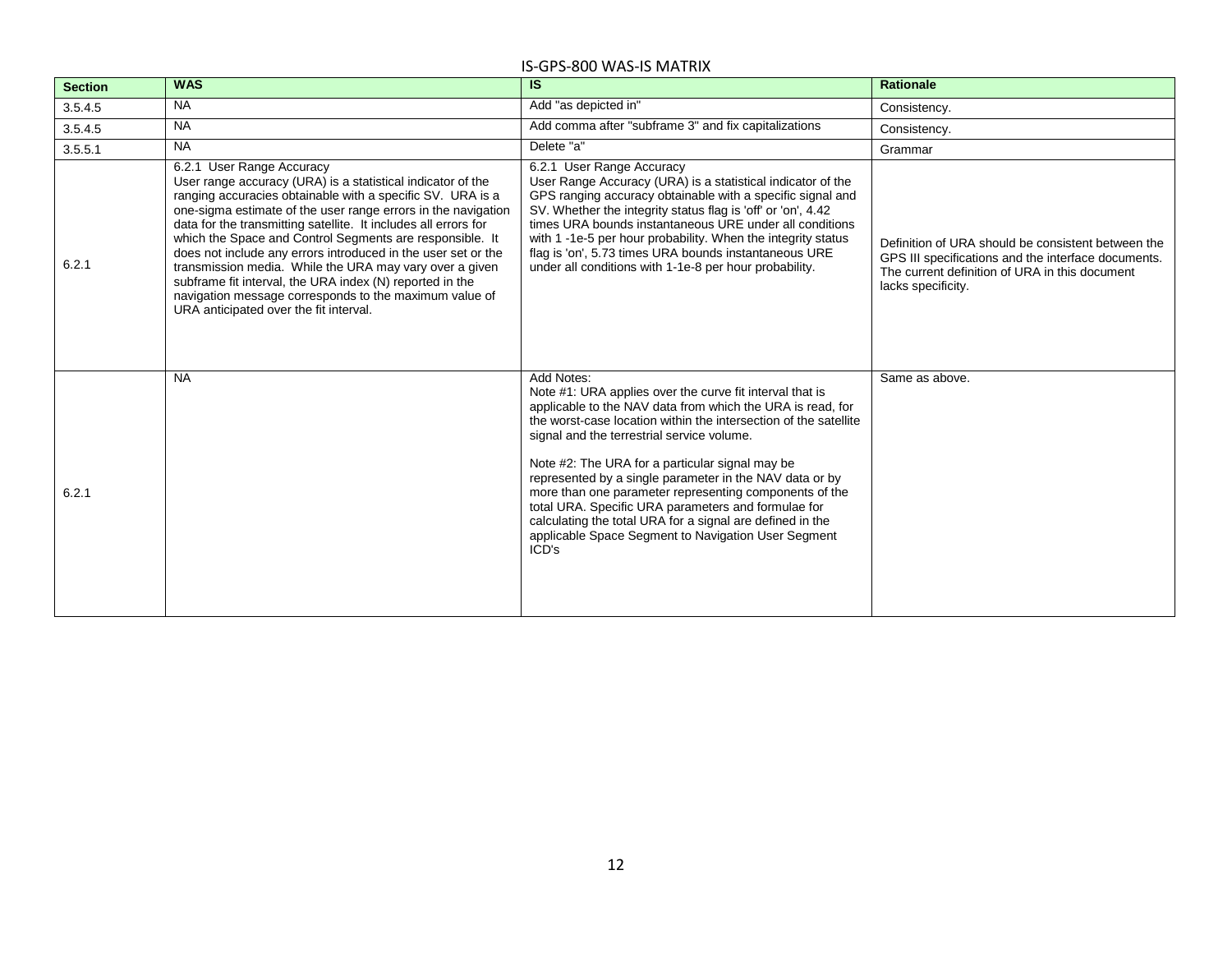| <b>Section</b>         | <b>WAS</b>                                                                                                                                                                                                                                                                                                             | $\overline{\mathsf{s}}$                                                                                                                                                                                                                                                                                                                                                                                                                                                                                                                                                                                                                                                                                                                                                                                                                                                             | <b>Rationale</b>                                                              |
|------------------------|------------------------------------------------------------------------------------------------------------------------------------------------------------------------------------------------------------------------------------------------------------------------------------------------------------------------|-------------------------------------------------------------------------------------------------------------------------------------------------------------------------------------------------------------------------------------------------------------------------------------------------------------------------------------------------------------------------------------------------------------------------------------------------------------------------------------------------------------------------------------------------------------------------------------------------------------------------------------------------------------------------------------------------------------------------------------------------------------------------------------------------------------------------------------------------------------------------------------|-------------------------------------------------------------------------------|
| 6.2.1                  | <b>NA</b>                                                                                                                                                                                                                                                                                                              | Add sub-definitions:<br>6.2.1.1 Integrity Assured URA<br>When the integrity assurance monitoring is available, as<br>indicated by a the "integrity status flag" being set, the URA<br>value is chosen such that the probability of the "actual" URE<br>exceeding a threshold is met (see section 3.5.3.10 for<br>probability values). The URA value is conveyed to the user<br>in the form of a URA index values. The URA index<br>represents a range of values; for integrity assurance<br>applications, it is prudent to use the RSS of the largest URA<br>index values in the URA index range.<br>6.2.1.2 User Differential Range Accuracy<br>User Differential Range Accuracy (UDRA) is a statistical<br>indicator of the GPS ranging accuracy obtainable with a<br>specific signal and SV after the application of the associated<br>differential corrections (DC parameters). | Same as above.                                                                |
| 6.3.1.1                | <b>Additional L1C Ranging Codes Sequences</b>                                                                                                                                                                                                                                                                          | <b>Additional L1C Ranging Code Sequences</b>                                                                                                                                                                                                                                                                                                                                                                                                                                                                                                                                                                                                                                                                                                                                                                                                                                        | Grammar                                                                       |
| 6.3.1.1<br>Table 6.3-1 | BOC(1,1)                                                                                                                                                                                                                                                                                                               | BOC(1,1)                                                                                                                                                                                                                                                                                                                                                                                                                                                                                                                                                                                                                                                                                                                                                                                                                                                                            | Consistency.                                                                  |
| 6.3.2                  | <b>ADD</b>                                                                                                                                                                                                                                                                                                             | 6.3.7 Pre-Operational Use. Before any new signal or<br>group of signals (e.g., L1C, L2C, L5, or M) is declared<br>operational, the availability of and/or the configuration of the<br>broadcast signal or group of signals may not comply with all<br>requirements of the relevant IS or ICD. For example, the<br>pre-operational broadcast of L2C signals from the IIR-M<br>satellites did not include any NAV or CNAV data as required<br>by IS-GPS-200. Pre-operational use of any new signal or<br>group of signals is at the users own risk.                                                                                                                                                                                                                                                                                                                                   | Language accompanying phasing relationship.<br>Modified by B. Carroll of A5P. |
| 3.3.1.6.2              | While a satellite is broadcasting standard L1CP<br>code and standard L1CD code signals with data<br>which indicates L1C signal health is OK, the<br>CS/SS will not command an operation causing<br>an intentional phase discontinuity. This does not<br>apply to phase discontinuities caused by signal<br>modulation. | While a satellite is broadcasting standard L1CP<br>code and standard L1CD code signals with data<br>which indicates L1C signal health is OK, there<br>will not be any commanded operation causing<br>an intentional phase discontinuity. This does not<br>apply to phase discontinuities caused by signal<br>modulation. Phase discontinuities are subject to<br>the requirements of 3.2.1.6.1                                                                                                                                                                                                                                                                                                                                                                                                                                                                                      | To address comment during GPSW<br>review (Soon Yi).                           |